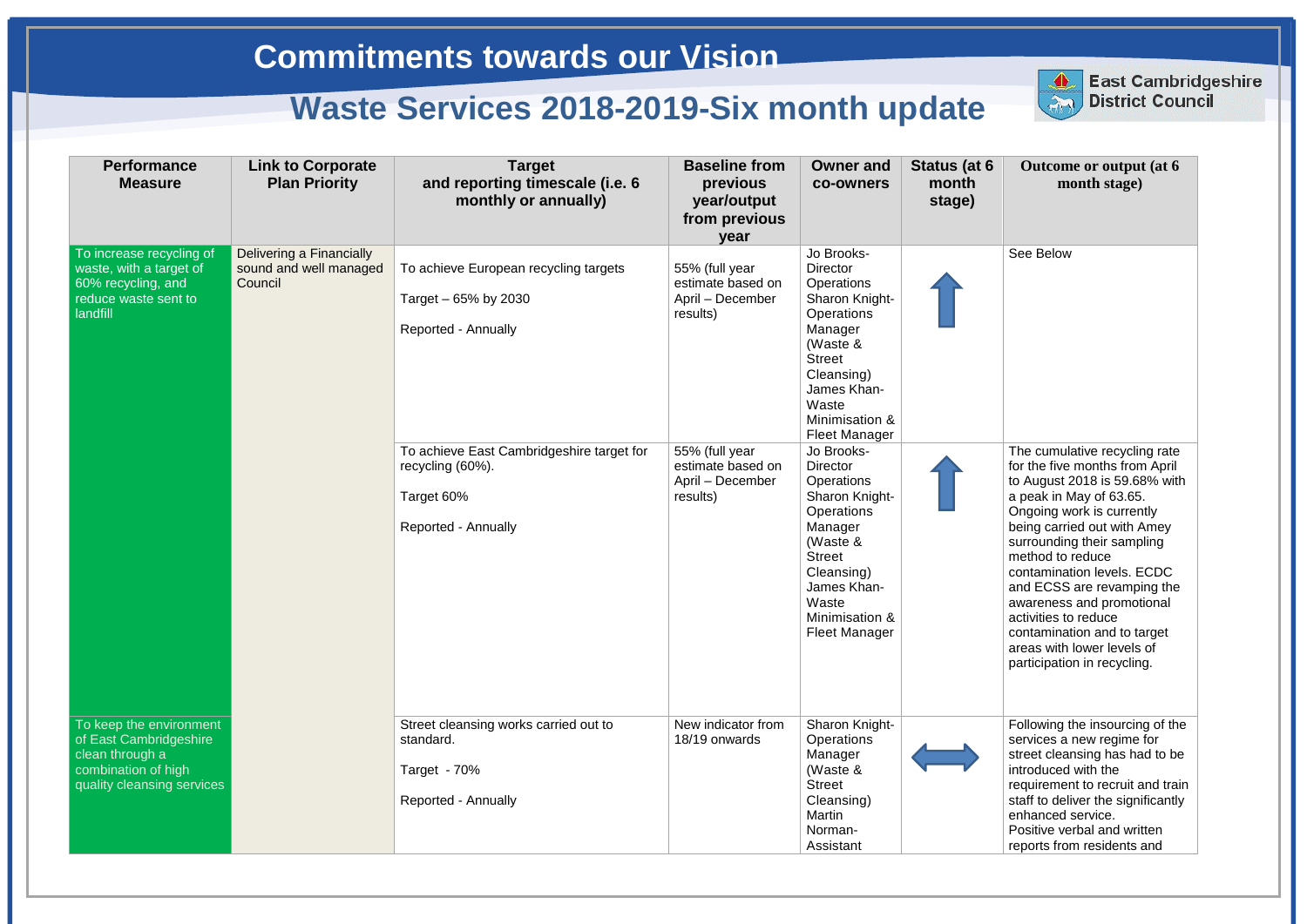| <b>Performance</b><br><b>Measure</b>                                                                                               | <b>Link to Corporate</b><br><b>Plan Priority</b>               | <b>Target</b><br>and reporting timescale (i.e. 6<br>monthly or annually)                                                                                    | <b>Baseline from</b><br>previous<br>year/output<br>from previous<br>year | <b>Owner and</b><br>co-owners                                                                                                                 | Status (at 6<br>month<br>stage) | Outcome or output (at 6<br>month stage)                                                                                                                                                                                                                                                                                                                                                                   |
|------------------------------------------------------------------------------------------------------------------------------------|----------------------------------------------------------------|-------------------------------------------------------------------------------------------------------------------------------------------------------------|--------------------------------------------------------------------------|-----------------------------------------------------------------------------------------------------------------------------------------------|---------------------------------|-----------------------------------------------------------------------------------------------------------------------------------------------------------------------------------------------------------------------------------------------------------------------------------------------------------------------------------------------------------------------------------------------------------|
|                                                                                                                                    |                                                                |                                                                                                                                                             |                                                                          | Manager<br>(Waste &<br><b>Street</b><br>Cleansing)<br>Darren<br><b>Hughes Client</b><br>Officer<br>(Waste)                                    |                                 | Councillors have been<br>received and there is a clear<br>noticeable upward shift in<br>street cleansing standards.<br>This will be consolidated over<br>the coming months and the<br>improvements in performance<br>will be validated by formal<br>auditing against the standards<br>within the Environmental<br>Protection Act.                                                                         |
| <b>Trained, helpful staff</b><br>working with the Service<br><b>Delivery Champion to</b><br>deliver service<br><i>improvements</i> | Delivering a Financially<br>sounds and well<br>managed Council | To develop staff by completing annual<br>appraisals, including personal development<br>plans to agreed timescales.<br>Target $-100%$<br>Reported - annually | 100%                                                                     | Sharon Knight-<br>James Khan<br>Martin Norman<br>Shane<br>Cooper-<br>Acting<br>Assistant<br>Manager<br>(Waste &<br><b>Street</b><br>Cleansing |                                 | An independent pay review of<br>ECSS's frontline staff roles has<br>been completed and an annual<br>appraisal procedure has been<br>drafted. The procedure<br>includes targets for each<br>employee to work towards that<br>will be directly linked to their<br>performance and attendance<br>and performance of the<br>company. Implementation of<br>this procedure is subject to<br>Union consultation. |
|                                                                                                                                    |                                                                | To provide regular updates to the Member<br>Service Delivery Champion.<br>Target - Quarterly<br><b>Reported - Annually</b>                                  | Quarterly                                                                | James Khan<br><b>Sharon Knight</b>                                                                                                            |                                 | Regular meetings, phone calls<br>and email updates with Service<br>Delivery Champion. In<br>addition, the Service is<br>planning to supplement this<br>with a quarterly newsletter to<br>all Members and Parish<br>Councils that confirms the<br>quarterly performance of<br><b>ECSS</b> against its annual<br>stretch targets.                                                                           |
| To resolve reported<br>issues within target<br>timescales                                                                          | Delivering a Financially<br>sounds and well<br>managed Council | Percentage of missed collections resolved<br>by the end of the next working day.<br>Target - 90%<br>Reported - Annually                                     | 80%                                                                      | Sharon Knight<br>Martin Norman<br>James Khan<br><b>Shane Cooper</b>                                                                           |                                 | Domestic waste collections are<br>at 72%; Recycling waste<br>collections are at 69.42%; and<br>Green waste collections are at<br>72.83%. This is against the<br>annual stretch target of 80%.<br>However, there has been<br>improvement evidenced in<br>performance outputs since the<br>insourcing of the collection                                                                                     |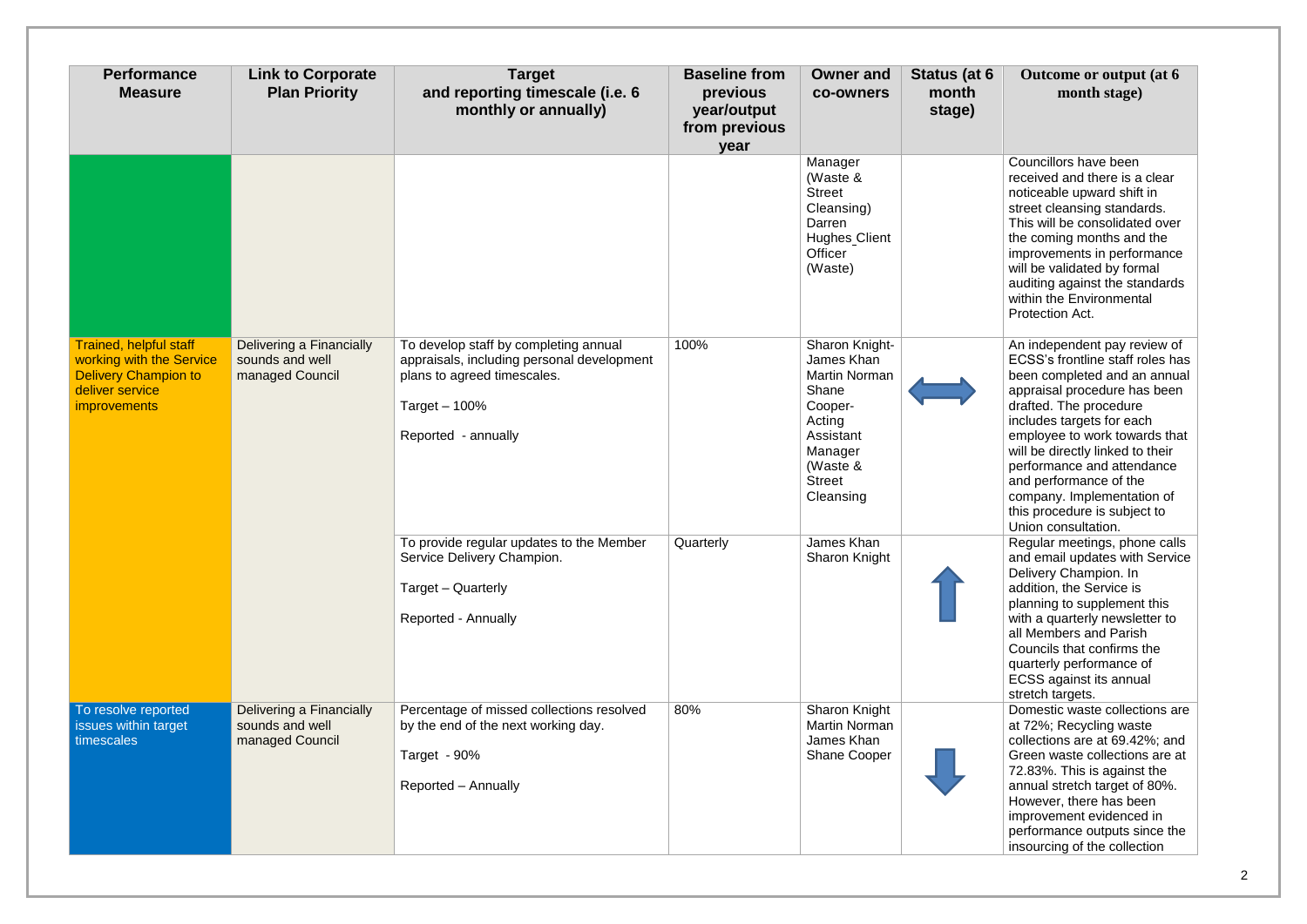| <b>Performance</b><br><b>Measure</b>                                                                            | <b>Link to Corporate</b><br><b>Plan Priority</b>               | <b>Target</b><br>and reporting timescale (i.e. 6<br>monthly or annually)                                                                                                                                                       | <b>Baseline from</b><br>previous<br>year/output<br>from previous<br>year | <b>Owner and</b><br><b>co-owners</b>                                                 | Status (at 6<br>month<br>stage) | Outcome or output (at 6<br>month stage)                                                                                                                                                                                                                                                                                                                                                                                                                                                                                                                                                                                                                                 |
|-----------------------------------------------------------------------------------------------------------------|----------------------------------------------------------------|--------------------------------------------------------------------------------------------------------------------------------------------------------------------------------------------------------------------------------|--------------------------------------------------------------------------|--------------------------------------------------------------------------------------|---------------------------------|-------------------------------------------------------------------------------------------------------------------------------------------------------------------------------------------------------------------------------------------------------------------------------------------------------------------------------------------------------------------------------------------------------------------------------------------------------------------------------------------------------------------------------------------------------------------------------------------------------------------------------------------------------------------------|
|                                                                                                                 |                                                                |                                                                                                                                                                                                                                |                                                                          |                                                                                      |                                 | services. ECSS are continuing<br>to work on improved processes<br>and procedures to reduce the<br>frequency of missed bins<br>occurring and to ensure<br>appropriate and timely actions<br>are taken to resolve any that<br>are reported.                                                                                                                                                                                                                                                                                                                                                                                                                               |
| To provide high quality<br>information to enable<br>residents to make full use<br>of waste services<br>provided |                                                                | To run awareness campaigns & attend<br>promotional events to increase knowledge of<br>waste issues, resolve service issues &<br>encourage more sustainable attitudes to<br>waste.<br>Target $-5$ events<br>Reported - Annually | 5 events                                                                 | James Khan<br>Nick Wyatt-<br>Recycling<br><b>Support Officer</b><br>Darren<br>Hughes |                                 | Since the first of April 2018, 15<br>campaigns or events have<br>taken place.<br>These cover a wide variety of<br>waste related issues ranging<br>from the reduction of plastic, to<br>promoting ECDC's second<br>blue bin to give residents the<br>capacity they require to recycle<br>everything they can.<br>ECDC officers have attended<br>large public events fielding<br>questions and queries from<br>members of the public and<br>have used a mixture of social<br>media to share information<br>about waste.<br>Some of the campaigns we<br>have been involved in are:<br><b>Metal Matters</b><br>Ely Aqua Fest<br>Purge on Plastics<br><b>Environment Day</b> |
| To provide Best Value<br>services through East<br><b>Cambs Street Scene</b><br>Limited                          | Delivering a Financially<br>sounds and well<br>managed Council | To reconfigure waste collection rounds to<br>take account of current & planned growth<br>within the District.<br>Target $-1st$ April 2019                                                                                      | New indicator                                                            | James Khan<br>Sharon Knight<br><b>Martin Norman</b><br>Shane Cooper                  |                                 | Major round reconfiguration is<br>necessary across all waste<br>streams. This will be an<br>arduous task. Measures have<br>been put in place to ensure all<br>efficiencies possible can be<br>made while working towards a<br>complete overhaul of the waste<br>collection service. A reduction<br>in green waste rounds during<br>the "off season" will ensure                                                                                                                                                                                                                                                                                                         |